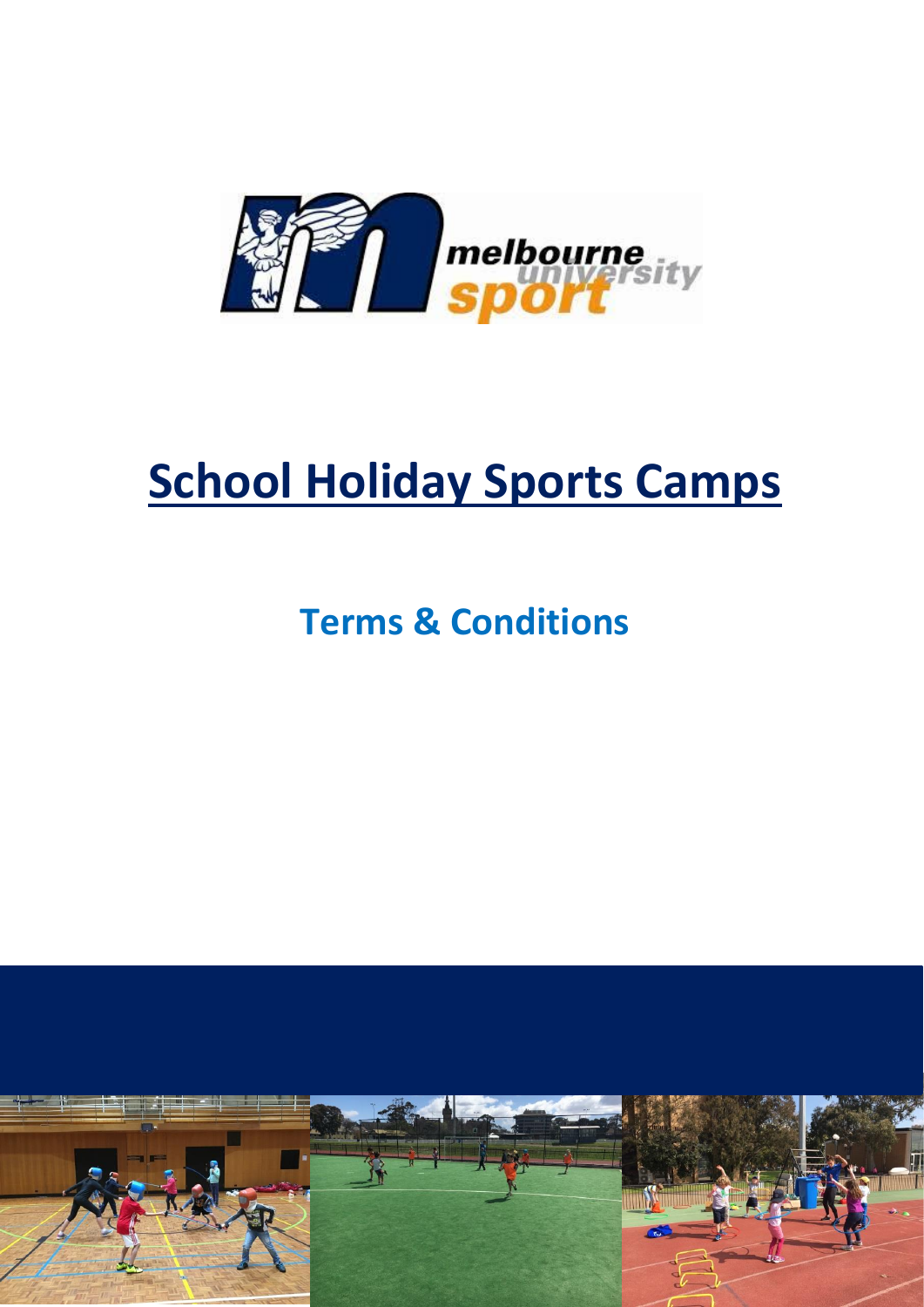

By registering my child to participate and undertake the Melbourne University Sport School Holiday Sport Camps I acknowledge the following terms and conditions:

#### **General**

By agreeing to the terms and conditions I certify that all the information provided above is true and correct to the best of my knowledge.

I agree that Melbourne University (MU Sport) and its staff will in no way be liable for the loss of property or any damage or injury that may be incurred by any of my children in attendance of the Sports Camp to the full extent permitted by law.

Please note that all activities and sports that are scheduled to run outdoors will be undertaken outdoors, unless heavy rain or extreme heat prevents said activity or sport to be undertaken. In which case, said sport or activity may or may not be adapted to be played indoors.

I agree that recreational, fitness and sporting activities carried out by MU Sport as part of the School Holiday Camp Program are rigorous undertakings and in undertaking such activities do so at my minor child/ren's risk.

I agree that such activities require physical exertion and use of sporting equipment which may be strenuous and may cause physical injury (either sporting or non-sporting related) and I am fully aware of the risks and hazards involved.

I understand that sport specific camps are for children of 7 years of age and upwards. MUS reserves the right to deny registration by email or in person of any children under the above mentioned age to sport specific camps. Sport specific camps include but are not limited to AFL, Basketball and Soccer

MUS reserves the right to cancel any program due to lack of enrolments, unsafe facilities, extreme weather and/or any other reason deemed fit by MU Sport staff.

#### **Registration & Payment**

All bookings are only confirmed when payment is made in full. I have read and understood the camp fees.

- 1. If outstanding accounts are referred to a recovery agent, all associated costs with this process will be paid for by me.
- 2. I am responsible for any and all banking fees
- 3. By registering your child/ren in MU Sport Sport Camps, your child may be photographed and/or videotaped in activities during the course of the camp. These photos and/or videotape footage will be used for promotional and advertising purposes only. To exclude your child from being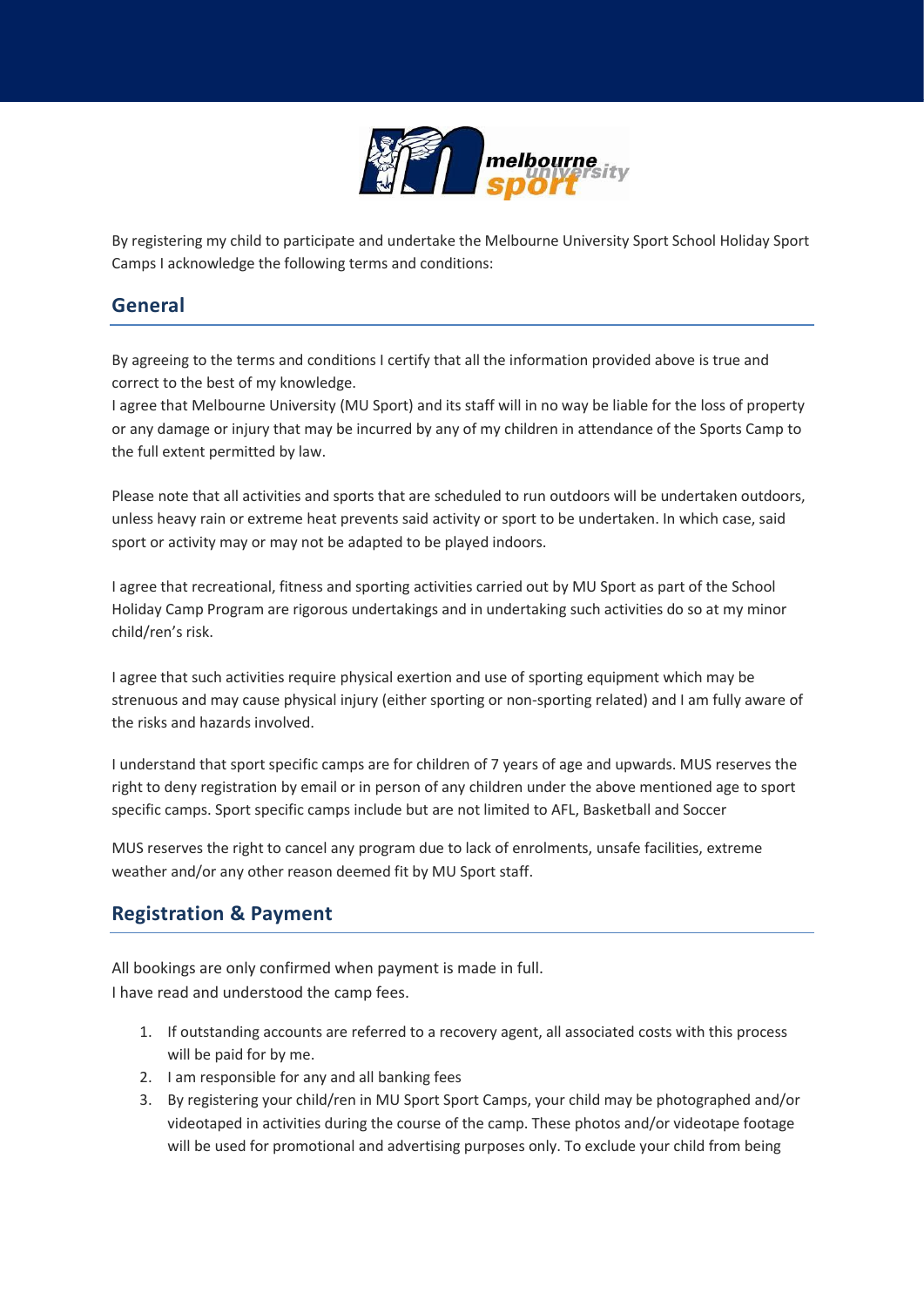photographed or videotaped, please inform MU Sport of your request in writing as part of your booking prior to camp commencing.

#### **Cancellations & Refunds**

I understand if my child can't attend, notice is required in accordance with the following conditions by email only to **[sport-camps@unimelb.edu.a](mailto:sports-camps@unimelb.edu.au)u** . No other form of cancellation will be accepted.

- 1. For cancellations received more than 10 business days prior to the commencement of the camp, a credit to the value of the camp will be given minus a \$25.00 administration fee.
- 2. Credit can be used on any camp at anytime within 12 months of cancellation.
- 3. For cancellations received less than 10 business days prior to the commencement of the camp, the cost of the camp is non refundable.
- 4. Upon an emailed copy of a medical certificate, a credit note may be issued. This will be at the discretion of Melbourne University Sport Staff.
- 5. A credit note will not be given for part-attendance of camps, nor will make up sessions be provided.
- 6. A request to change camps will be taken and dependent upon availability. Any change of camp without 48 hours prior notice will acquire a \$25.00 administrative fee.

# **Child Sign In/Out**

- 1. I must sign my child in and out with my signature.
- 2. I must also list the time of sign in and sign out.
- 3. It is the responsibility of parents/guardians when completing their child/ren's enrolment form to ensure that the appropriate people who may collect their child/ren are listed.
- 4. If, on the day of the Sports Camp, parents/guardians are not the designated transporter of the child to and from the camp and the details of the authorised person/s were not listed on the enrolment form, this information should be emailed to MU Sport Camps prior to the child's collection at **[sport-camps@unimelb.edu.au.](mailto:sports-camps@unimelb.edu.au)**
- 5. MUS reserve the right to not release my child/ren into any unauthorised care.
- 6. Children may also be released into the care of a person because of an emergency or when the child requires medical, hospital or ambulance care. I must also list the time of sign in and sign out.
- 7. Children may not be admitted prior to the designated before care time
- 8. It is the responsibility of parents/guardians to ensure that the service is made aware of any court orders that are in place in regards to contact with the child. These court orders will be provided to the service to ensure that we are able to ensure the wellbeing and protection of the child. When court orders exist, the service will not be able to honour the booking, unless court orders are received prior to the child's attendance.
- 9. I understand that any child/ren picked up after operational hours will be charged at a rate of \$1 per minute per child.
- 10. Late pick-up payment is required before a booking can be accepted for the next program.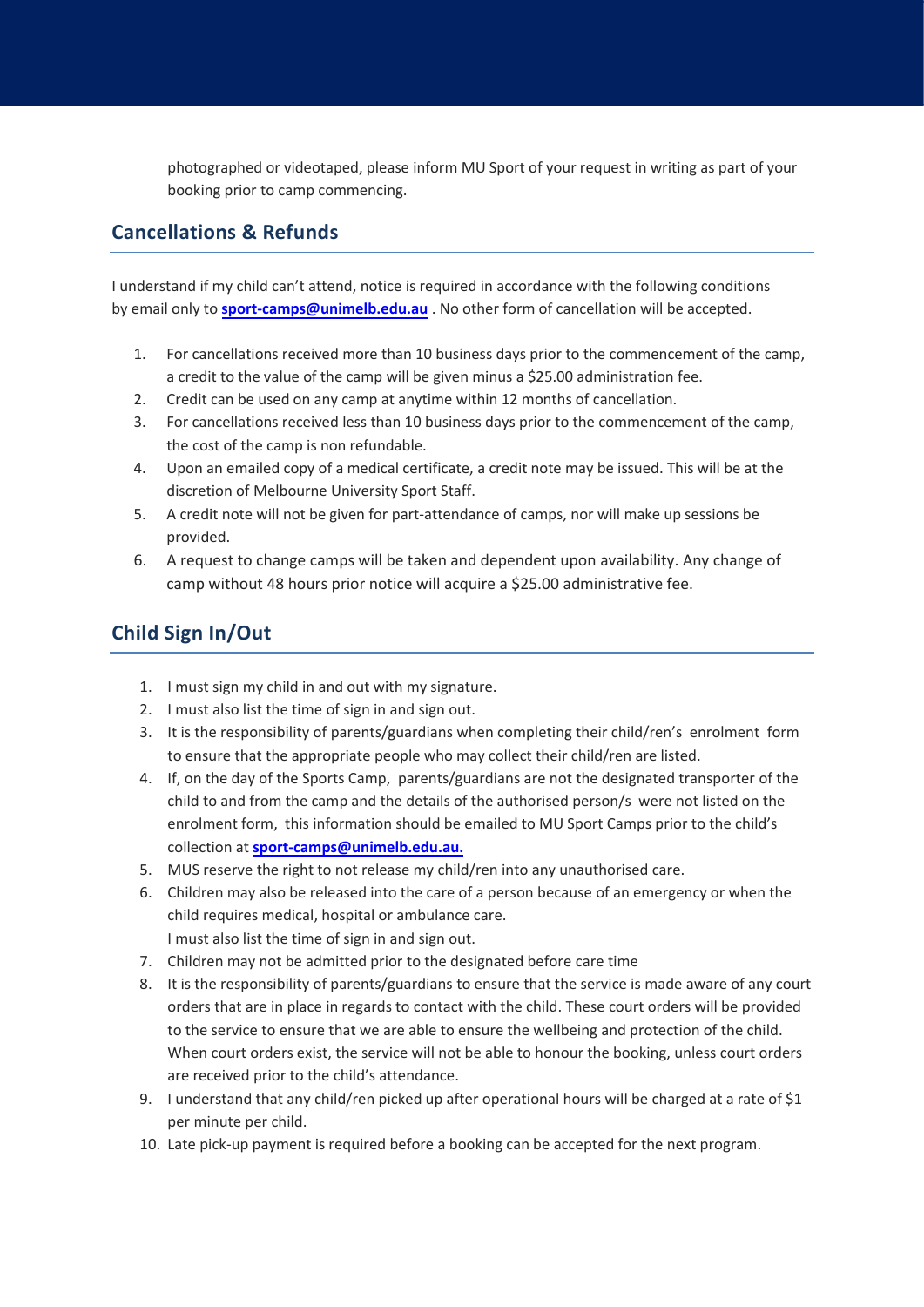### **Health & Medical**

I understand staff may need to assist children with the application of sunscreen where necessary, in accordance with our sun smart policy.

I will inform the supervisor of any physical limitations, medical conditions or allergies upon each day and provide any relevant management plans and medication.

I authorise the supervisor in charge, if unable to communicate with me, permission to provide my son/daughter with such medical or surgical treatment (including the administering of a general anaesthetic) as may be deemed necessary by any medical practitioner, and I authorise my child to be transported by an ambulance service and pay all medical, hospital and ambulance expenses incurred by Melbourne University Sport on behalf of my son/daughter.

MU Sport reserves the right to decline or terminate enrolment for a School Holiday Sport camp where the authorised parent/guardian does not provide an individual health management plan (allergy, asthma, anaphylaxis or other) for a declared medical condition for their child.

If my child/ren are able to self administer any medication they must do so in the presence of a staff member. I understand that I must inform my child to seek a staff member when self-administering any medication.

If I decide that my child is unwell and unable to attend and do not provide a medical note, I will not be offered a refund/credit.

# **Equality**

I acknowledge that the camp staff will do their upmost to promote the cultural safety of indigenous children, children from culturally and/or linguistically diverse backgrounds and children with a disability. Camp staff will also ensure all children have equal access to equipment, resources and play spaces within the service. Staff will create an environment that is inclusive of all children regardless of their background, religion, social status, race and abilities.

#### **Behaviour Guidelines**

All camp participants have the right to be involved in a positive environment, maintaining positive relationships throughout in a culturally safe and understanding environment, regardless of background, race, social status and religion and abilities. Bullying, inappropriate comments or touching of any kind will not be tolerated.

Should any participant feel their rights are not being upheld throughout the camp, they should approach a staff member who will investigate the matter immediately.

Children are not to undertake any of the following behaviours: